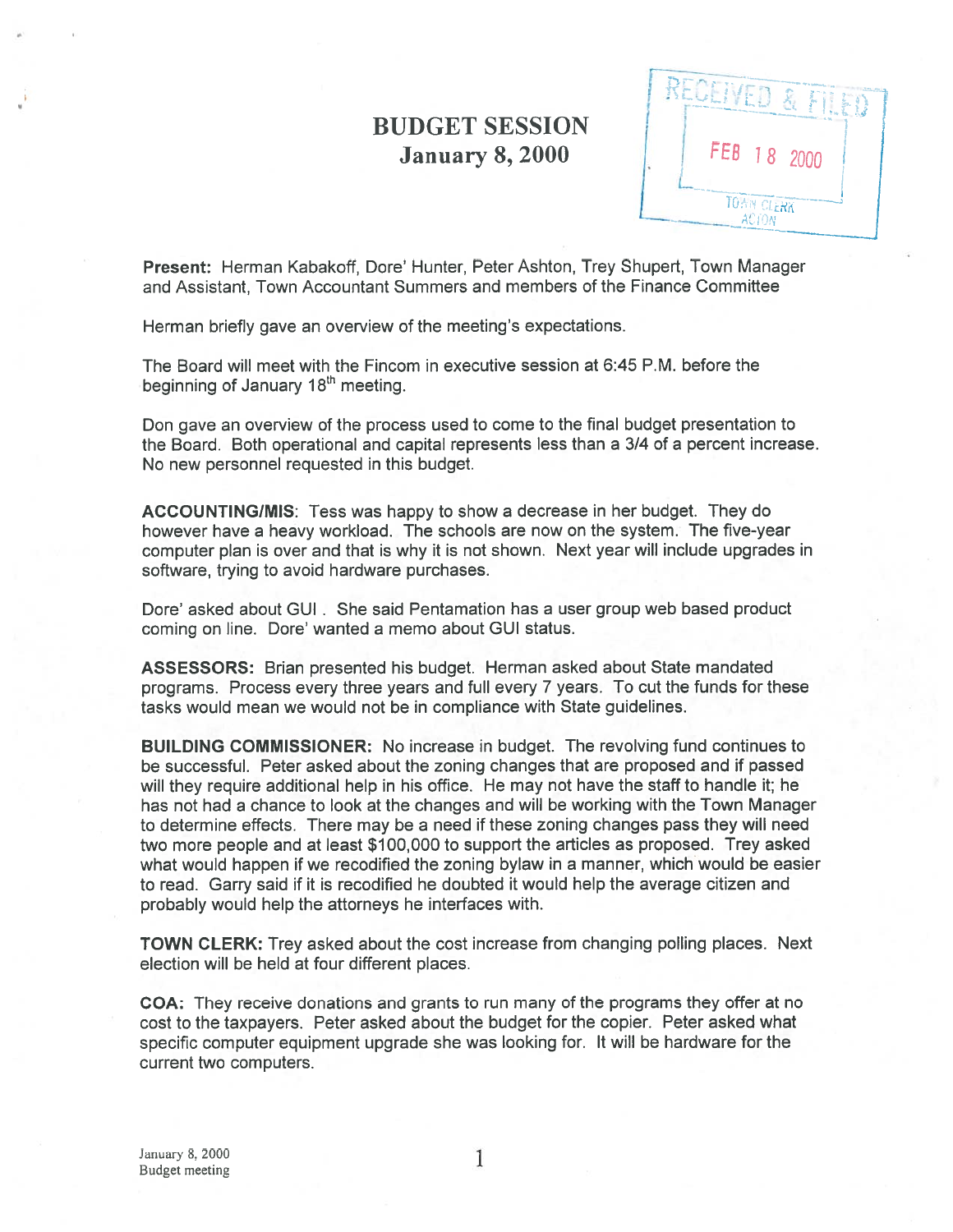COLLECTOR : John gave an overview of the department. Herman asked about training included in the budget. He has had staff ask for training and will provide <sup>a</sup> memo with the requests. Trey asked about the GASB (Government Accounting Standards Board) amount and was assured it is <sup>a</sup> one-time expenditure. Dore' suggested that the chart John had prepared should be in the warrant in <sup>a</sup> more simplified form. John Prendiville thanked Don and John for their help over the pas<sup>t</sup> 12 months.

ENGINEERING: David gave an overview of the projects and staff level of his department. Herman asked about equipment servicing. That is money to maintain traffic signals. He felt that we needed to have this for traffic light repair.

FIRE DEPARTMENT: Chief Craig outlined his requests for equipment and vehicles. Peter wanted more justification on the purchase of computers. Dore' asked about the current system and asked if it were <sup>a</sup> record keeping item and not <sup>a</sup> dispatching tool. Dote' wanted additional backup to find out how much was operation/administration. Herman asked for justification for vehicles. The Chiefs car is <sup>a</sup> 92 and has 100,000 miles which affects the down time and reliability of the vehicle. Herman was surprised with that capital requests having to do with updated or more sophicated safety equipment were not included. Chief Craig said they have already upgraded many of the items used and have been upgrading safety equipment continuously. He spoke about the regional purchase of <sup>a</sup> Thermal Camera. Herman wanted <sup>a</sup> memo about fire safety situation in Acton. Herman wanted an Agenda item about Water District policy regarding sprinkler systems and the large user fee associated. Chief Craig said the fees were <sup>a</sup> deterrent to installation of sprinklers. Concern about the computer costs were expressed by the Finance Committee and Board of Selectmen.

NURSING SERVICE: Meerily gave an overview of the Nursing Service costs and requirements.

HEALTH DEPT: Doug outlined his budget position explanations and other explanation regarding advertising. Herman asked about equipment repairs. Like Engineering they have expensive equipment which could fail. Dore' asked about sewer issues. Peter asked about line 5410 reflection of HazMat. They looked at this and these were items not applicable to HazMat. John Prendiville asked why we have <sup>a</sup> public health nursing service and why we don't let it go the private. Doug said that studies have been done and the folks of Acton feel that they ge<sup>t</sup> better service from the Acton Visiting Nurses.

HIGHWAY: Dave outlined his budget and the reduction of Chapter 90 funds this year. NESWC fees are reflected in the disposal of trash. He would like to better reflect his costs for sidewalks and culverts in the budget next year. He wanted to replace his car and forklift (1973) and also he is requesting <sup>a</sup> new generator with <sup>a</sup> higher than 110 volts for doing culvert work to run the pumps. He is also asking for trash trailer replacement. Peter asked about Chapter 90 funds. He is hoping they may increase. Herman asked about the possible reduction in paving due to the sewer project. He is busy obtaining the information from the Health Dept.

HRNETERANS: Advertising represents <sup>a</sup> reallocation of that budget. They have increased positions openings that require help wanted ads. No change in Veteran's he has joined Veteran's group to ge<sup>t</sup> better information about services. Herman asked about the level of funding in the Veteran's Budget. Charlie said the State increases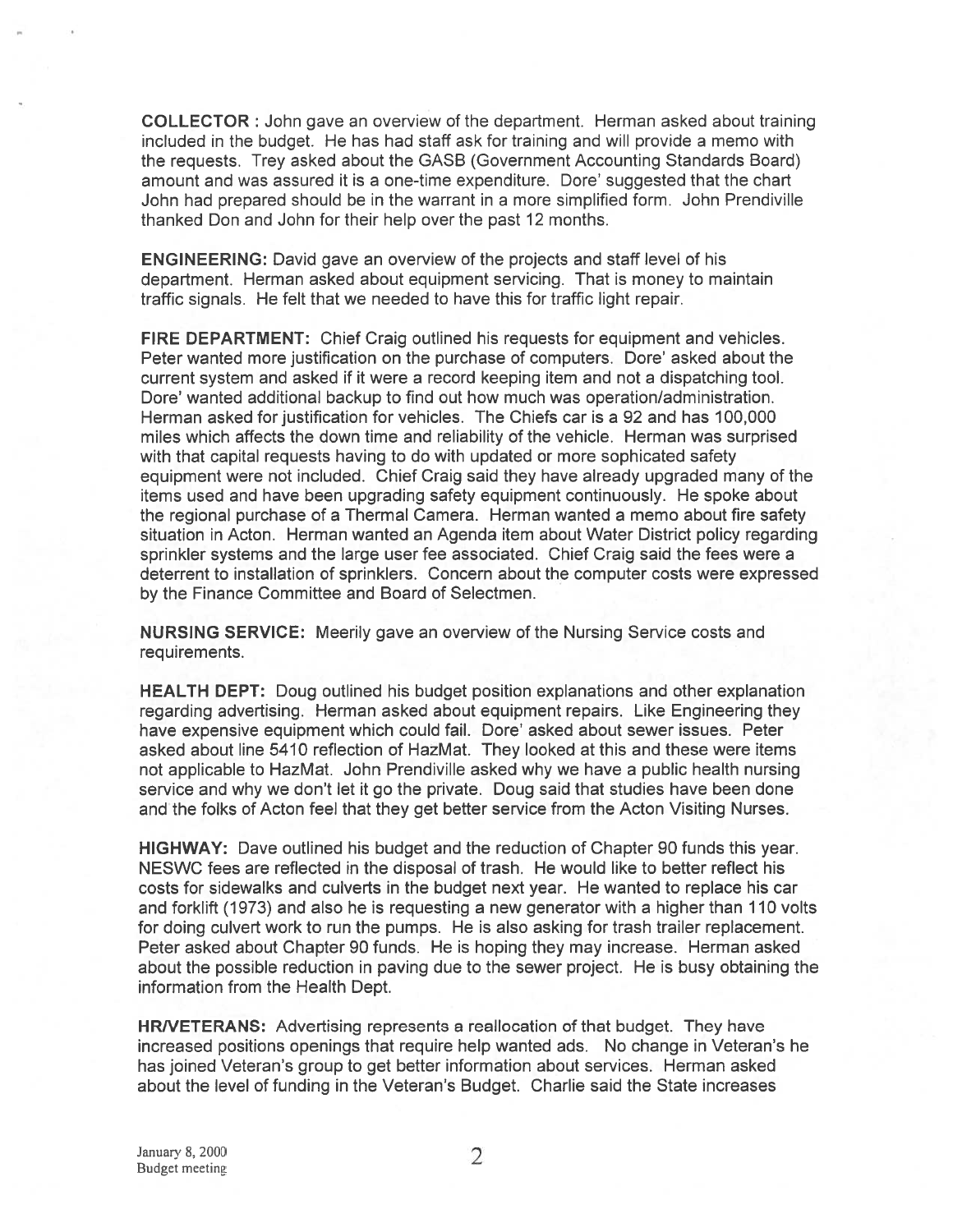benefits that Vets can receive and that 75% of our expenditure is reimbursed, however, that reimbursement is usually several years coming.

LIBRARY: Wanda explained her budget and its needs as well as items that drive that budget. Trey asked how much suppor<sup>t</sup> the library receives from volunteers and outside groups. How much does it save the library? Wanda said the friends pick up cookies and videos and equipment like an adding machine at the end of the year, these are worth <sup>a</sup> couple of thousand dollars and the Foundation gives \$18,000 for the extended hours. Dore' was thinking that maybe we could pu<sup>t</sup> the hours funded by the Foundation back in the budget and would like to see the money used for other items needed. He thinks we should go back to full funding of library hours. Trey didn't think they should wait. Herman wanted to see it discussed at the next meeting. Dote' also wanted Foundation representation present. John felt that everyone that gets full funding should be included in the discussion.

MUNICIPAL PROPERTIES: Dean explained his budget. Peter asked about fuel costs. Dean will answer in memo form. Peter asked about the phone system for Police Station. The existing is 15 years old and the switch limits the number of phones as well as obtaining voice mail. They don't make the current phones anymore. The phone would be portable to new building. Dote' did not think we wanted to have telephone failures at the police station. He also noted the fire depts. needs. Town Hall parking lot lighting, Dore' was asking why we needed more lighting. Dean felt we needed it and it would take care of the situation with regard to safety at night. Dean said we were to upgrade the lights when the building was revamped. Dore' wanted more information on the lights. Dote' wanted to know what we were doing about the Woodbury House. He felt that the manager could share this repor<sup>t</sup> and future use if any. Don said the preferred solution was over \$300,000. Don will ge<sup>t</sup> this out to the Board. They discussed the bucket truck. It was asked if we were backing off because of reengineering what would have been proposed. Herman said the Board would vote the items in early February.

NATURAL RESOURCES: Tom gave an overview of his department. Trey asked about the emergency boxes, radio lines etc. at NARA. Tom said that they are currently installing the call boxes. With regard to watering at NARA, the Water District will not hook them up. He feels outside watering will probably cease in Acton. He explained the one time cost of not using Town Water. He was asked for <sup>a</sup> repor<sup>t</sup> about Beavers. He also was asked about the bill that appeared regarding the construction work at the Bathhouse, it was noted that it was keyed improperly. Herman asked why things were not included like the gates etc. Tom said they decided we could do some of the stuff for less money and received things like the septic work from Mr. Redman as donations saved the town money. John felt that we were probably at \$2.6 for actual and inkind services. Herman asked about the sea gulls and geese. Tom said they are there because of the food source at the neighboring pig farm. They wanted <sup>a</sup> combined use of buses for trips scheduled by COA, Community Ed and our Recreation to make sure we ge<sup>t</sup> the best price.

POLICE: Frank outlined the improvements he has made. He is currently using seniors taking par<sup>t</sup> in the senior tax program for filing. He said it was obvious that they needed <sup>a</sup> larger station. He went through the items in his budget. Weapons are 12 years old, which will be addressed. Herman asked about the use of one for practice and one for every day. Both Trey and others noted that they did not want anyone firing their guns. Herman asked about the Expedition request. Dore' felt it was an appropriate vehicle for